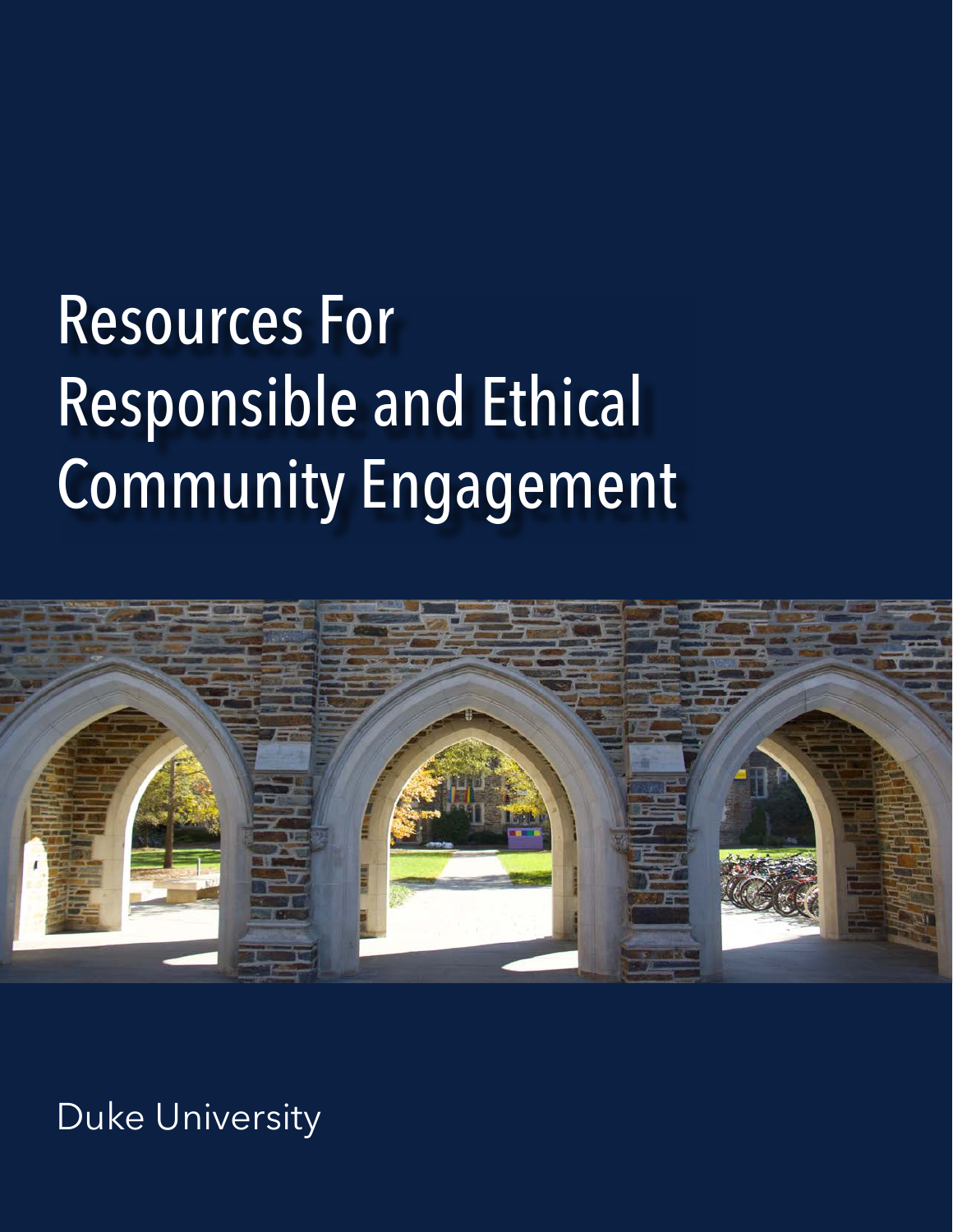### About this Document

Many Duke students participate in service or community engagement in Durham and throughout the world, through service-learning courses, DukeEngage, Bass Connections, student service clubs, scholarship programs, summer research, and other local and global initiatives. Notably, many students are responsible and ethical in their engagement, as a result of thoughtful preparation and a humble approach.

Yet, concerns are sometimes expressed by community partners regarding students' cultural awareness, professionalism, lack of historical context, or lack of awareness of privilege. And evidence suggests that preparation for engagement is inconsistent. The goal of this document is to provide a centralized, accessible collection of recommended practices and resources that can be used by the Duke community in preparing students to engage responsibly and ethically in their communities.

**Resources for Responsible and Ethical Community Engagement** was developed by a working group of 10-15 Duke staff members affiliated with programs that connect students to the community. The working group was born out of a "Retreat for Understanding Students' Engaged Experiences," a now-annual grassroots effort organized by the Academic Advising Center, Duke Service-Learning and the Duke Office of Civic Engagement and attended by 50-75 staff and faculty in dozens of offices.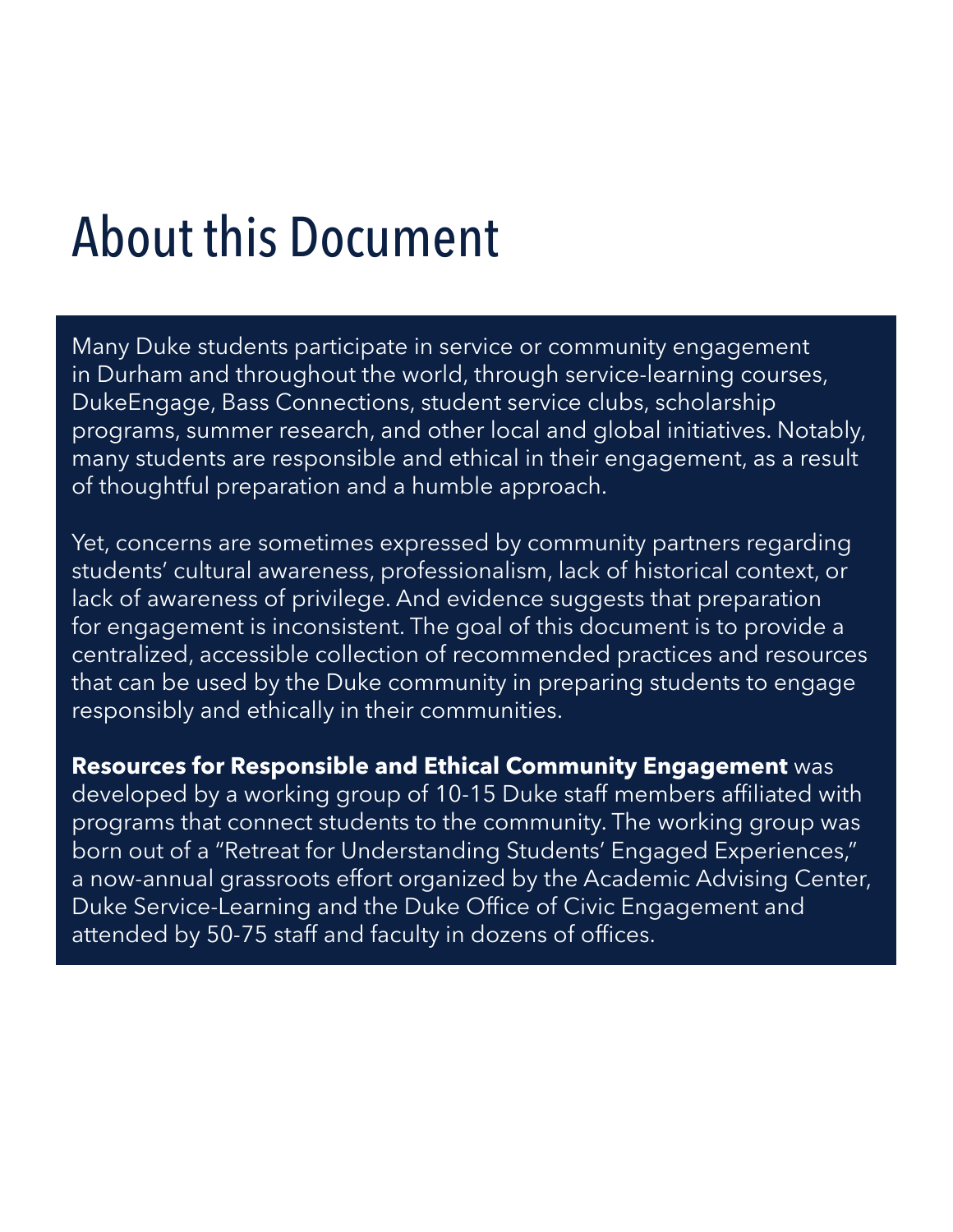### **Contents**

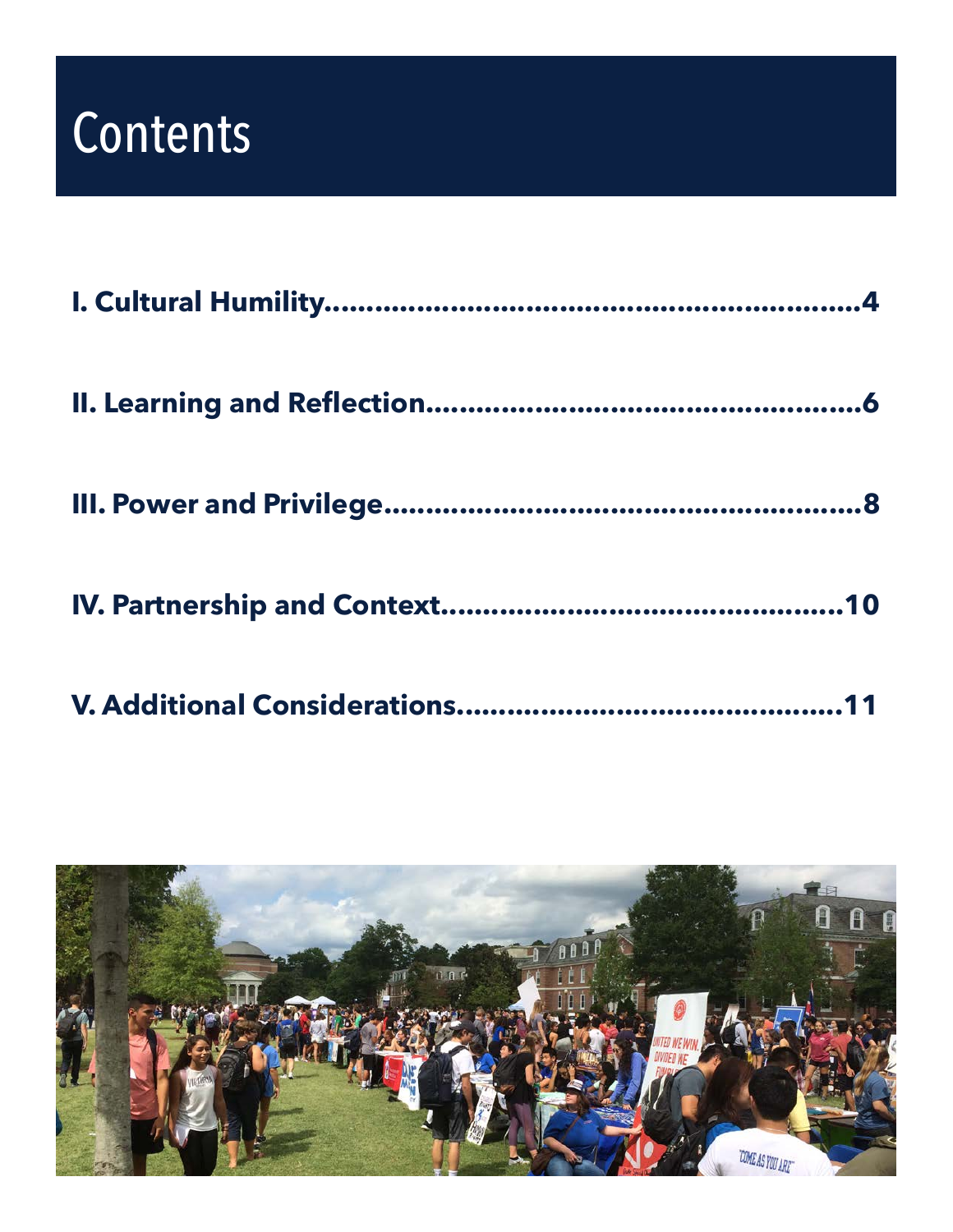# Cultural Humility

Many kinds of civic engagement and service learning involve interaction between groups from different cultures, defined variously by differences of ethnicity, race, socio-economic status, nationality or language. It is essential that as students prepare to work and serve in communities, they gain a nuanced awareness of their own cultural backgrounds, a genuine respect for others' cultures, and the humility to recognize the limits of their own perspectives. They must also develop the intercultural skills and knowledge that will help them engage and work with others in ways that are both effective and appropriate. In this context, the resources provided include material on the theoretical framework of this topic as well as documents, videos, and activities to enhance intercultural understanding.

#### **Activities**

Berardo, K. & Deardorff, D (Eds.) (2012). [Building Cultural Competence: Innovative Activities](https://www.amazon.com/Building-Cultural-Competence-Innovative-Activities/dp/1579228046)  [and Models.](https://www.amazon.com/Building-Cultural-Competence-Innovative-Activities/dp/1579228046)

This book provides a framework and an innovative collection of ready-to-use tools and activities to help build cultural competence.

#### [Spent](http://www.playspent.org/)

Online poverty simulation game developed by Urban Ministries Durham (but not specific to Durham).

Thiagarajan, S. & Thiagarajan,R. (2006). [Barnga: A Simulation Game on Cultural Clashes](https://www.amazon.com/Barnga-Simulation-Cultural-Clashes-Anniversary/dp/1931930309). Boston: Intercultural Press.

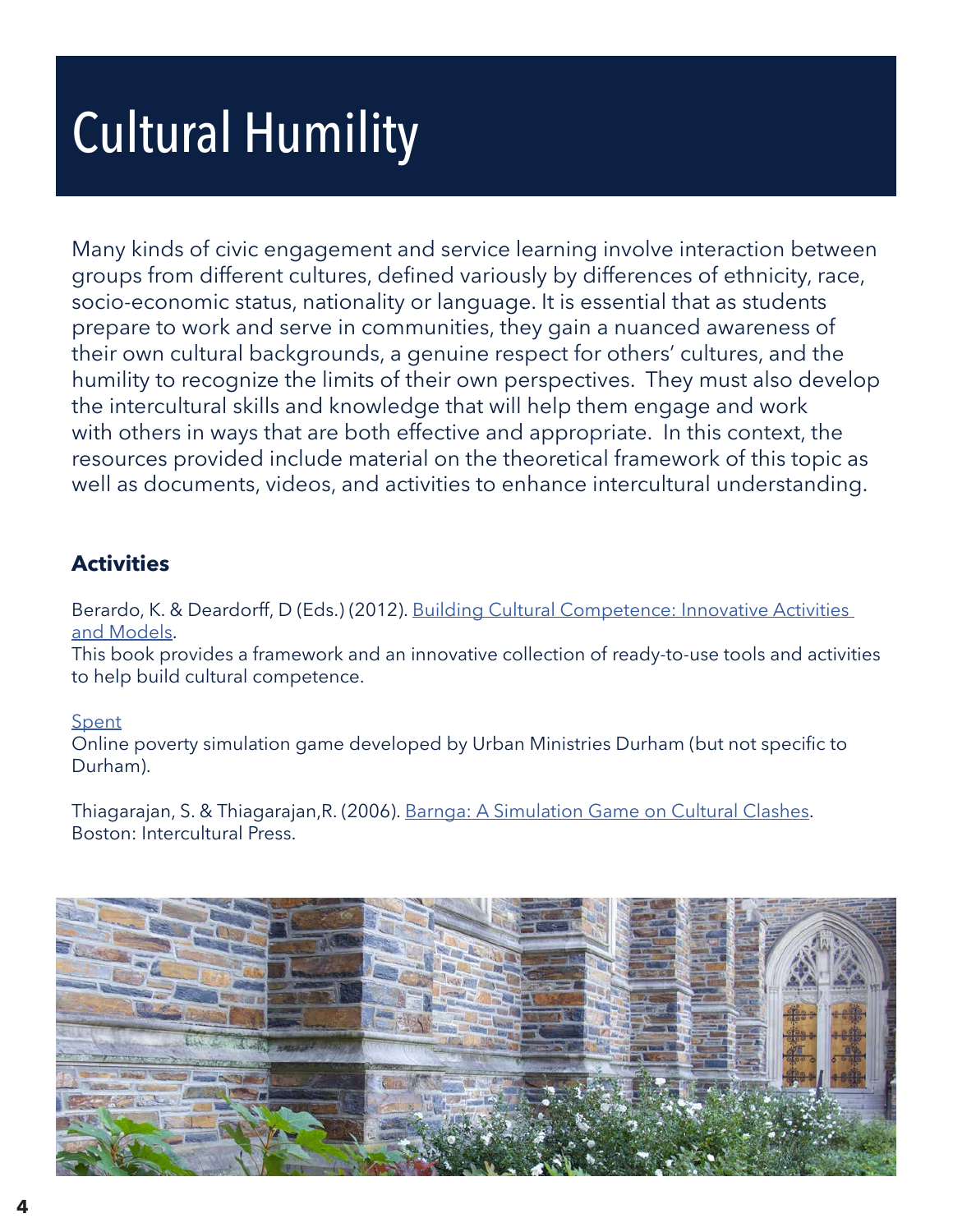#### **Readings**

Burleson, K. (2015). [A Guidebook for the Development of Cultural Mindedness](http://www.interculturalservice.org/online-guidebook/) This guidebook offers an accessible orientation for intercultural service that blends sociocultural psychology with evidence-based practices of service-learning.

Lasker, J. (2016). [Hoping to Help: The Promises and Pitfalls of Global Health Volunteering](https://digitalcommons.ilr.cornell.edu/cgi/viewcontent.cgi?referer=&httpsredir=1&article=1114&context=books). Ithaca, NY: Cornell Press.

Miner, H. (1956). [Body Ritual Among the Nacirema.](https://www.sfu.ca/~palys/Miner-1956-BodyRitualAmongTheNacirema.pdf) American Anthropologist. Classic anthropology article looking at American behavior from an outsider's perspective.

Tharoor, S. (2012). [The Five-Dollar Smile. The Five Dollar Smile and Other Stories](https://www.amazon.com/Five-Dollar-Smile-Other-Stories/dp/1611454093) A fictional story told from the point of view of a child who is "adopted" by a donor to an international charity.

Wells. S. (2013). [Rethinking Service.](http://thecresset.org/2013/Easter/Wells_E2013.html) The Cresset, 76(4), 6-14. Former Dean of Duke Chapel, Wells presents a theological foundation for service, distinguishing between being "with" and being "for", and doing "with" and doing "for".

#### **Theoretical Framework**

Fantini, A & Tirmizi, A. (2006). [Exploring Intercultural Competence: Concepts, Components,](http://digitalcollections.sit.edu/cgi/viewcontent.cgi?article=1001&context=worldlearning_publications)  [Development, Assessment](http://digitalcollections.sit.edu/cgi/viewcontent.cgi?article=1001&context=worldlearning_publications). World Learning Publications. A concise summary of the Intercultural Competence (ICC) framework.

Hartman, E.; Morris Paris, C. and Blache-Coehn, B. (2014). [Fair Trade Learning: Ethical](http://journals.sagepub.com/doi/pdf/10.1177/1467358414529443)  [standards for community-engaged international volunteer tourism.](http://journals.sagepub.com/doi/pdf/10.1177/1467358414529443) Tourism and Hospitality Research, 14 (1-2), 108-116.

An approach to international "voluntourism" that emphasizes reciprocity. The framework is promoted by Global Service Learning (globalsl.org) and is also used by some universities (eg U. of Kentucky).

#### **Videos**

Adichie, C.N. (2009). "[The Danger of a Single Story](https://www.ted.com/talks/chimamanda_adichie_the_danger_of_a_single_story?nolanguage=enhttp%3A)." [TED Talk]

SAIH Norway "[Let's Save Africa! Gone wrong"](https://www.youtube.com/watch?v=xbqA6o8_WC0&feature=youtu.be) (2013). [YouTube] Part of a series satirizing shallow approaches to charity work in African countries.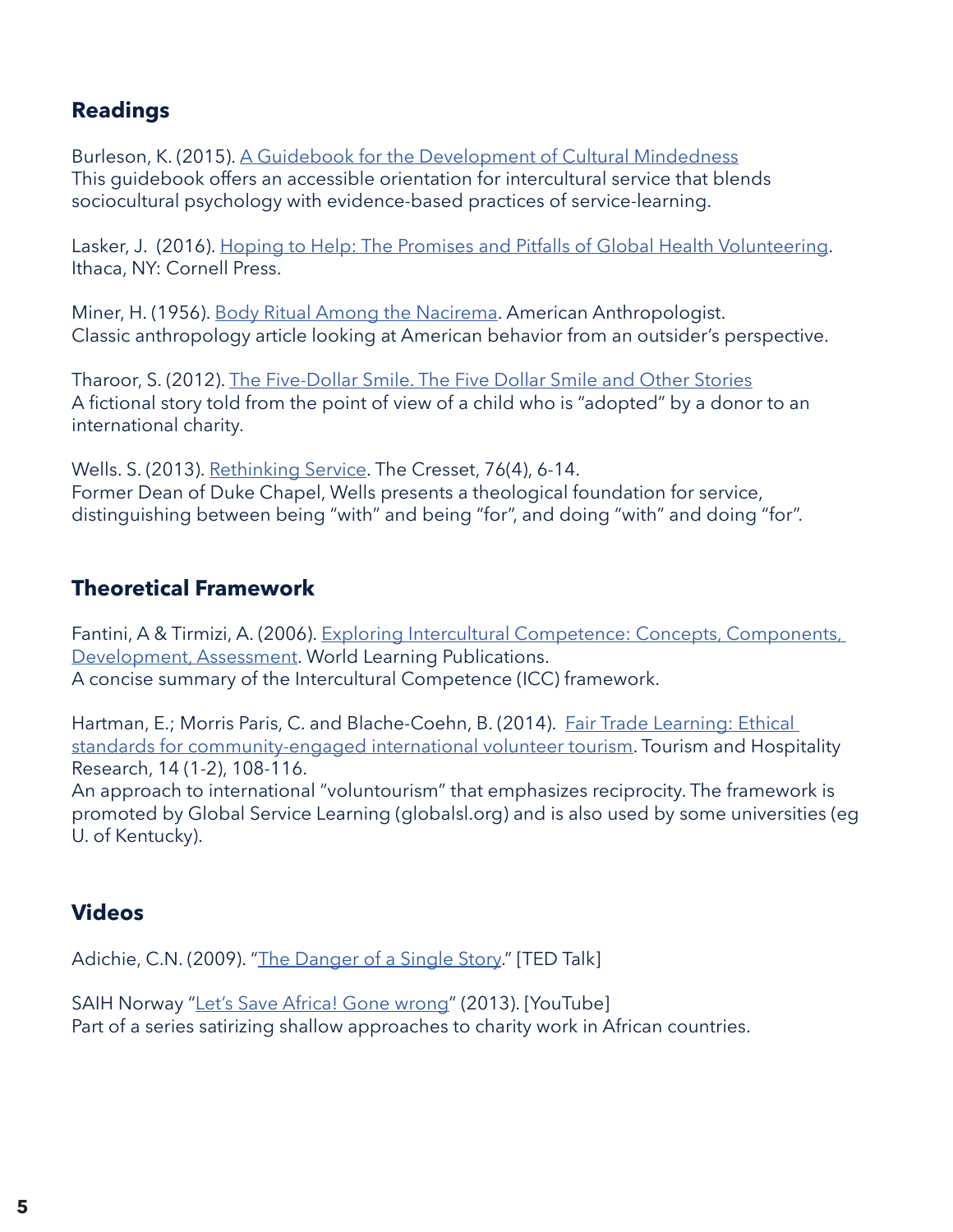## Learning and Reflection

Reflection is the process by which we give cognitive meaning to our immediate experiences. There are many pedagogical theories and practices about how to facilitate this association in experiential learning. Students engaging in community-based projects often do not benefit from the same level of close mentorship that faculty are able to give in the classroom. Furthermore, they often do not have the same opportunities for intellectual deliberation and reflection when active in the field, making reflection activities and assignments all the more important to the learning process.

#### **Activities**

Halcrow, K. & Sloan, D. (2014). [Reflection Activities: Service-Learning's Not-So-Secret Weapon](https://sites.duke.edu/responsibleengagement/files/2015/04/Reflection-Activities-for-All-Classrooms.pdf)

#### **Readings**

Boud, D., R. Keogh and D. Walker (Eds.). (1985). [Reflection: Turning Experience into Learning](https://www.amazon.com/Reflection-Turning-Experience-into-Learning/dp/1138984825). London: Kogan Page.

Eyler, J., Giles, D. and Schmeide, A. (Eds.). (1996). [A Practitioner's Guide to Reflection in Service](https://www.amazon.com/practitioners-guide-reflection-service-learning-reflections/dp/B0006QRSV2)[learning: Student Voices and Reflections](https://www.amazon.com/practitioners-guide-reflection-service-learning-reflections/dp/B0006QRSV2). Nashville: Vanderbilt University Press

Guskin A. (1994). R[educing Student Costs & Enhancing Student Learning: Restructuring the](https://www.tandfonline.com/doi/abs/10.1080/00091383.1994.10544646?journalCode=vchn20)  [Role of Faculty](https://www.tandfonline.com/doi/abs/10.1080/00091383.1994.10544646?journalCode=vchn20) 26(5): Change. 16-25.

Handelsman, M. (2011). [Service Learning: New Ethical Goals and Challenges for Universities.](https://www.psychologytoday.com/us/blog/the-ethical-professor/201104/service-learning-new-ethical-goals-and-challenges-universities) Psychology Today.

Bart, M. (2011). [Critical Reflection Adds Depth and Breadth to Student Learning](https://www.facultyfocus.com/articles/teaching-and-learning/critical-reflection-adds-depth-and-breadth-to-student-learning/). Faculty Focus.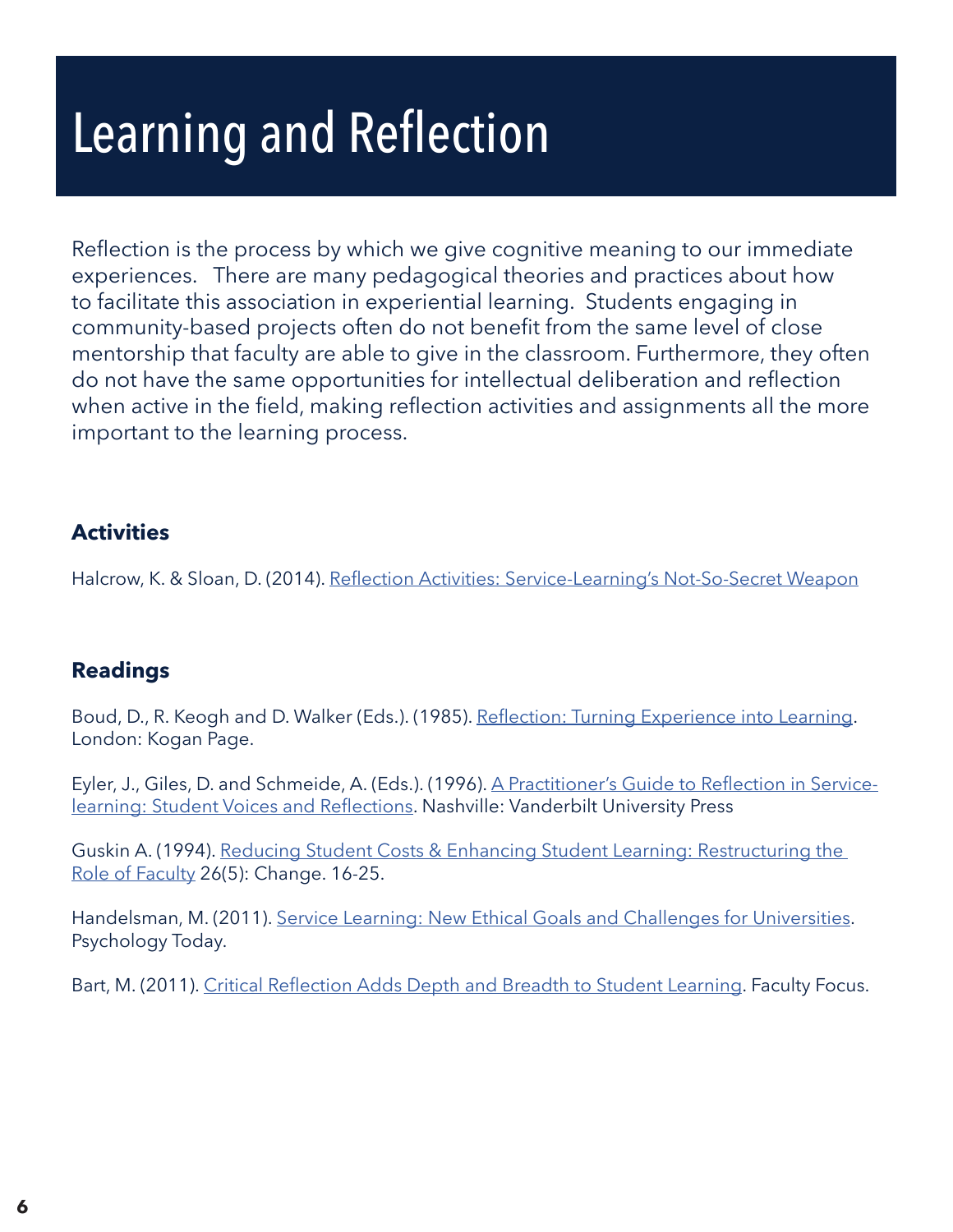#### **Theoretical Framework**

Gottlieb, K. and Robinson, G. (Eds.). (2002). A Practical Guide for Integrating Civic Responsibility [into the Curriculum.](https://sites.duke.edu/responsibleengagement/files/2015/04/integratingcivicresponsibility.original.pdf) Washington, D.C.: Community College Press.

Lew, M. and Schmidt, H. (2011). [Self-reflection and academic performance: is there a](https://sites.duke.edu/responsibleengagement/files/2015/04/Self-reflection-and-academic-performance.pdf)  [relationship?](https://sites.duke.edu/responsibleengagement/files/2015/04/Self-reflection-and-academic-performance.pdf). Advances in Health Sciences Education, 16, 529 – 545.

#### **Video**

Krynaric, R. (2012, December 3). [The Power of Outrospection](https://www.youtube.com/watch?v=BG46IwVfSu8&feature=youtu.be). [Youtube] RSA Animate.

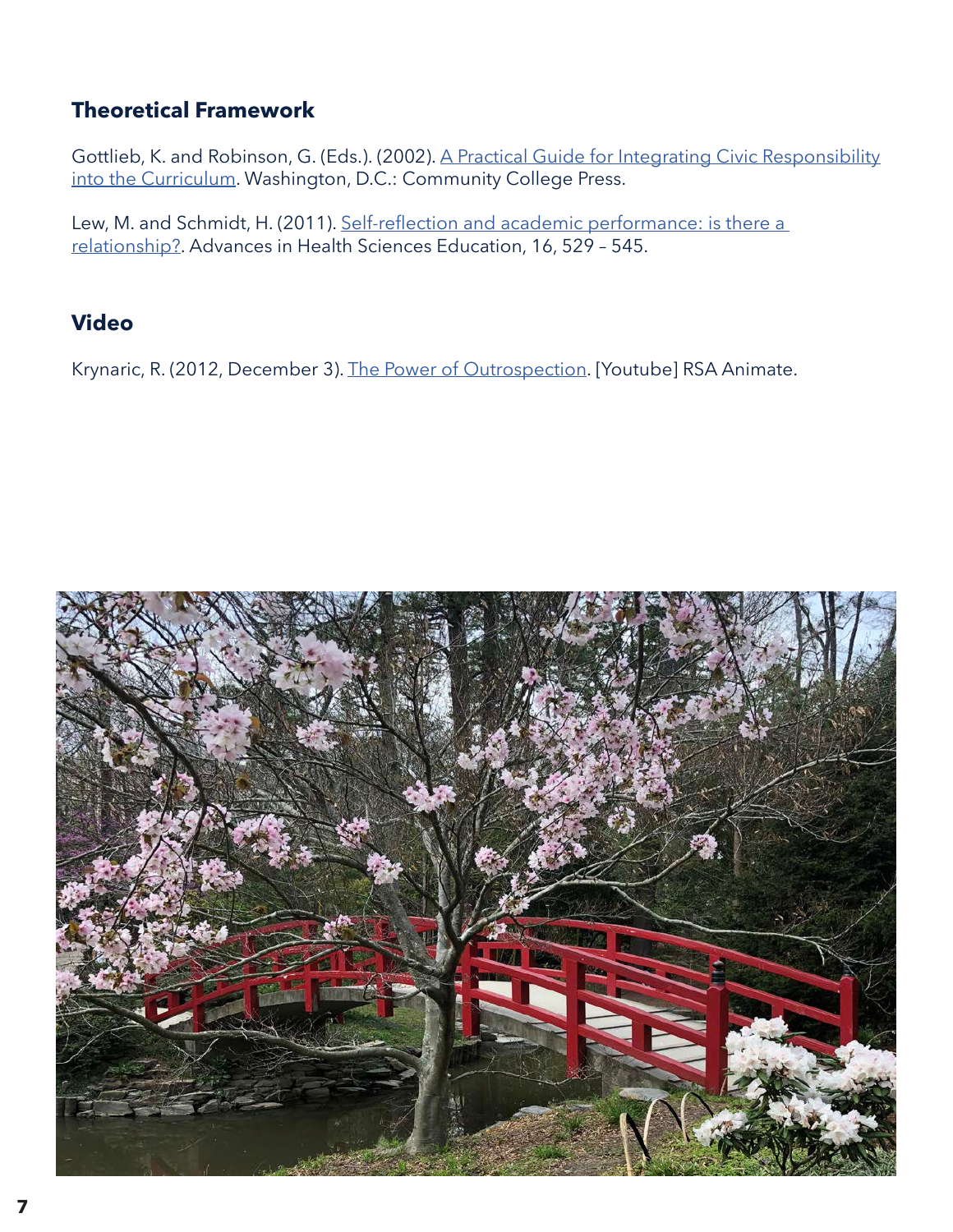### Power and Privilege

We all have multiple identities that can be inherent (race, gender, sexual orientation) or inherited (class, education, immigration status). In our society, some of those identities are privileged while others are marginalized. If we are engaged in social justice efforts, learning about and confronting our privileged and marginal identities helps us engage with one another from a place of awareness and respect. The more we understand the ways the system of privilege operates in our everyday lives and is reflected in many institutions and organizations, the more we will be able to address our own behavior and work with communities to combat these inequities on a larger scale.

#### **Activities**

Off Campus/In Touch. College of Wooster. [Confronting Privilege](http://off-campus.weebly.com/confronting-privilege.html).

#### **Readings**

Coates, T. (2014, June). [The Case for Reparations.](https://www.theatlantic.com/magazine/archive/2014/06/the-case-for-reparations/361631/) The Atlantic.

Cole, T. (2012, March 12). [The White-Savior Industrial Complex](https://www.theatlantic.com/international/archive/2012/03/the-white-savior-industrial-complex/254843/). The Atlantic.

Diangelo, R. Robin Diangelo (2015, April 10). [White America's racial illiteracy: Why our national](https://www.salon.com/2015/04/10/white_americas_racial_illiteracy_why_our_national_conversation_is_poisoned_from_the_start_partner/)  [conversation is poisoned from the start](https://www.salon.com/2015/04/10/white_americas_racial_illiteracy_why_our_national_conversation_is_poisoned_from_the_start_partner/). Salon

Goodman, D. (2010). [Helping Students Explore Their Privileged Identities.](http://www.diversityweb.org/DiversityDemocracy/vol13no2/goodman.cfm) Diversity & Democracy: Civic Learning for Shared Futures, 13 (2).

McIntosh, P. (1988). [White Privilege: Unpacking the Invisible Backpack](http://psycnet.apa.org/record/2003-06587-018). Independent School, 49(2), 31-35.

Wing Sue, D. et al. (2007). Racial Microaggressions in Everyday Life: Implications for Clinical [Practice.](http://world-trust.org/wp-content/uploads/2011/05/7-Racial-Microagressions-in-Everyday-Life.pdf) American Psychologist, 62(4), 271 – 286.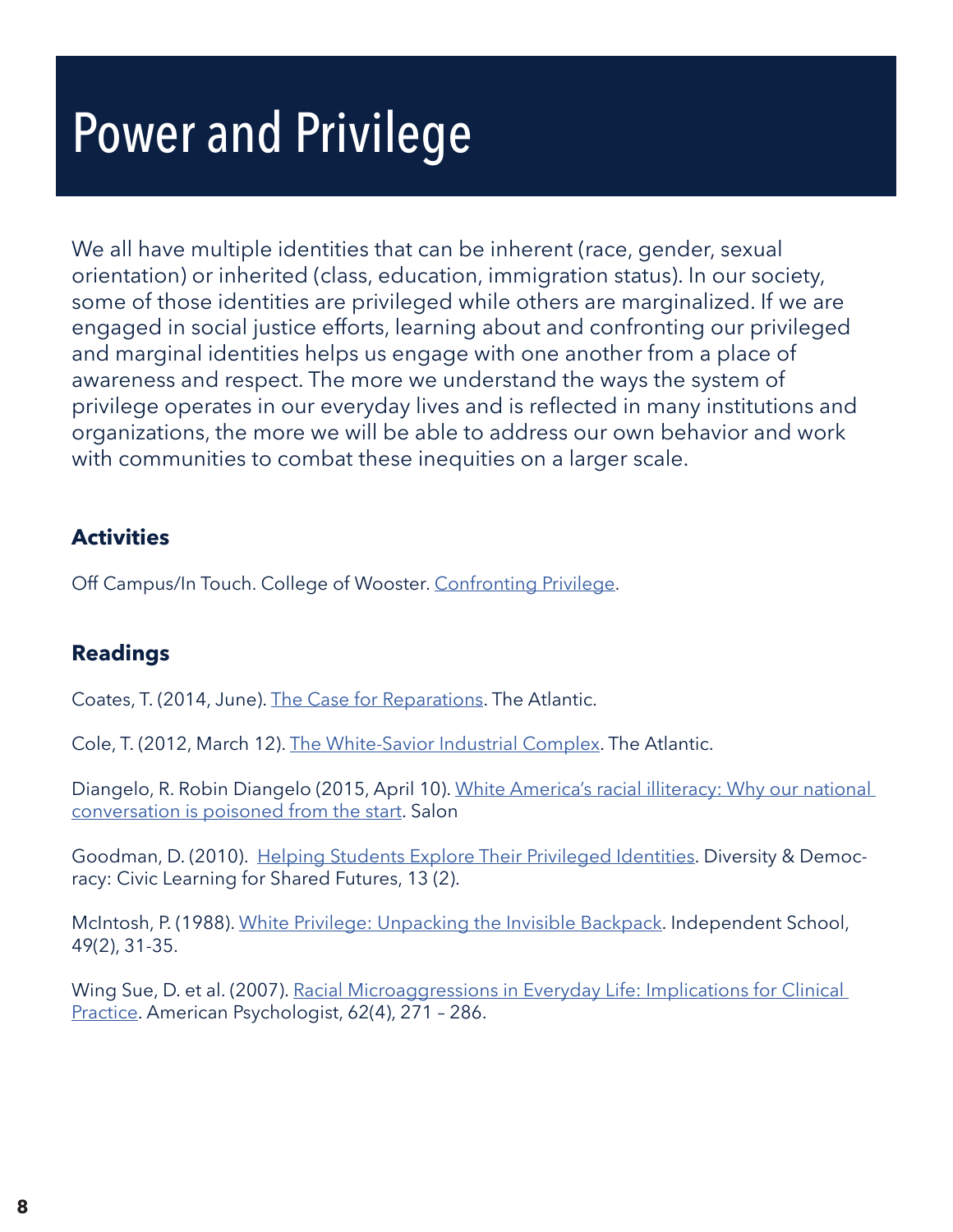#### **Theoretical Framework**

Open Source Leadership Strategies. [Power, Privilege, and Oppression – Models and Definitions](http://opensourceleadership.com/documents/DO%20Definitions.pdf). Duke Office of Institutional Equity. [Diversity Toolkit](https://oie.duke.edu/knowledge-base/toolkit).

#### **Organizations**

[Racial Equity Institute](https://www.racialequityinstitute.org/)

[Dismantling Racism Works](http://www.dismantlingracism.org/)

#### **Videos**

- Ford, J. (2012). [Pedagogy of Privilege.](https://ed.ted.com/on/KUiceH90) [TEDxEMU]
- Piff, P. (2013) [Does Money Make you Mean?](https://www.ted.com/talks/paul_piff_does_money_make_you_mean?language=en) [TEDxMarin]

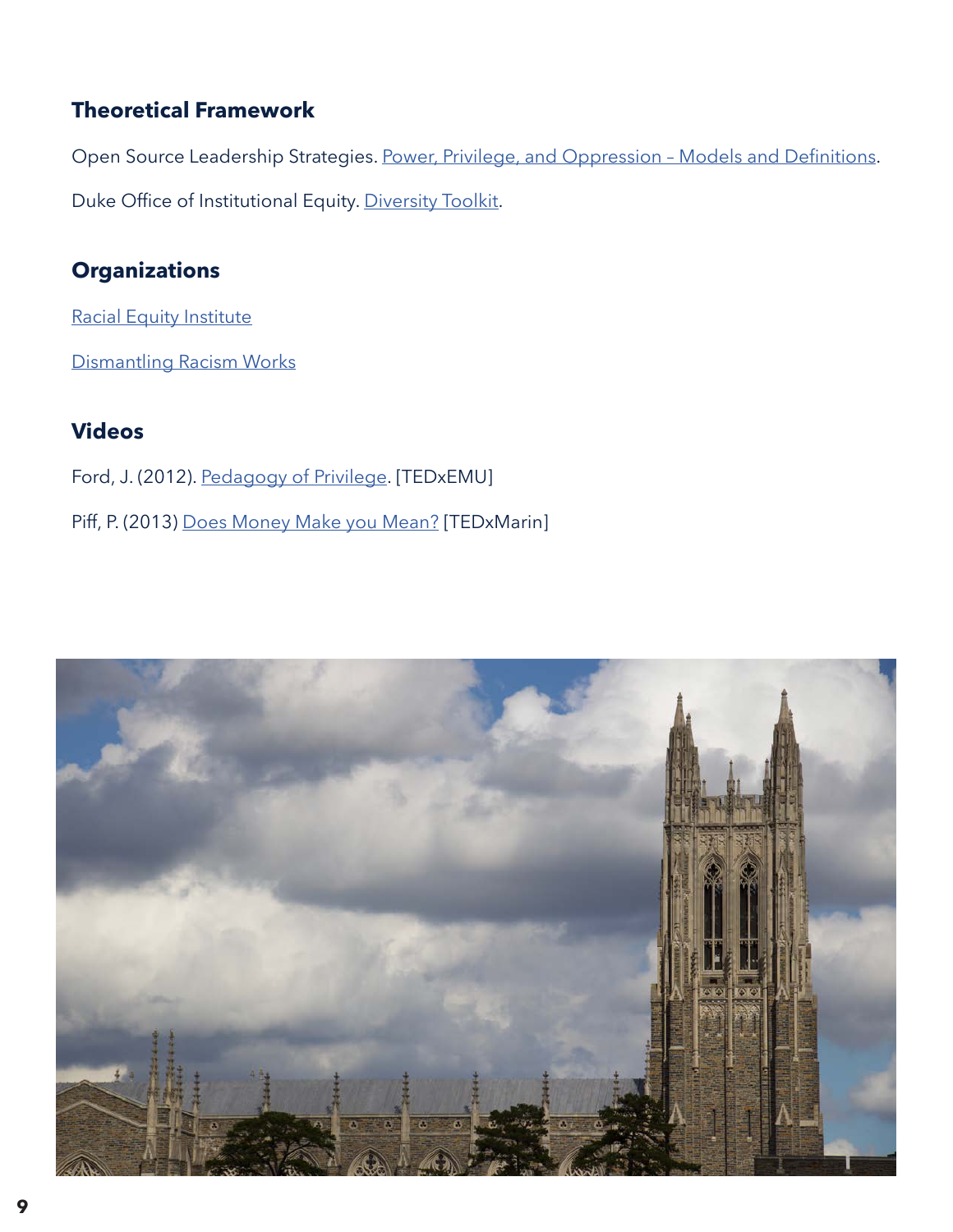### Partnership and Context

When working to address a common goal, partnerships offer a framework for collaboration and shared connections between groups, organizations, and communities. The goal of these resources is to provide faculty/staff with materials to help students understand, contextualize, and engage in meaningful community partnerships.

#### **Activities**

Bonner Network Wiki. (2009). [Tools and Rubrics for Campus Civic Engagement Assessment.](http://bonnernetwork.pbworks.com/w/page/13113211/Tools%20and%20Rubrics%20for%20Campus%20Civic%20Engagement%20Assessment)

Community Tool Box. Kansas University. [Creating and Maintaining Partnerships.](https://ctb.ku.edu/en/creating-and-maintaining-partnerships)

Student Outreach Resource Center. John Hopkins University. The Do's & Don'ts of Community [Partnerships](http://source.jhu.edu/publications-and-resources/DosAndDontsOfPartnerships.pdf).

Washington Campus Compact. [Partnership Development Training Module.](http://www.wacampuscompact.org/media/publications/documents/Partnership%20Development.pdf)

#### **Readings**

CARE: Community Alliance for Research and Engagement. Yale Center for Clinical Investigation. (2009). [Principles and Guidelines for Community-University Research Partnership.](https://medicine.yale.edu/email/documents/Ethical_Principles_Guidelines_22799_284_29562_v1.pdf)

CCPH Board of Directors. (2013). [Position Statement on Authentic Partnerships.](https://ccph.memberclicks.net/principles-of-partnership) Community-Campus Partnerships for Health.

Hodges, R. A. & Dubb, S. (2012). [The Road Half Traveled: University Engagement at a Cross](http://muse.jhu.edu/book/17269)[roads.](http://muse.jhu.edu/book/17269) East Lansing: Michigan State University Press. Retrieved August 11, 2016, from Project MUSE database.

Jones, K., Kamela, M., & Peeks, A. (2011). [International Service-Learning Ethics in Cross-Cultural](https://sites.duke.edu/responsibleengagement/files/2015/04/Intl-SL-Ethics-in-Cross-Cultural-Patnerships-2.pdf)  [Partnerships](https://sites.duke.edu/responsibleengagement/files/2015/04/Intl-SL-Ethics-in-Cross-Cultural-Patnerships-2.pdf). Partnerships: A Journal of Service Learning & Civic Engagement, 2(1).

Lawrence, M., Smith, H., Phillips, W. (2005). [Bridging the 'Town & Gown' Through Innovative](https://community-wealth.org/sites/clone.community-wealth.org/files/downloads/article-martin-et-al.pdf)  [University-Community Partnerships](https://community-wealth.org/sites/clone.community-wealth.org/files/downloads/article-martin-et-al.pdf). The Innovation Journal: The Public Sector Innovation Journal, 10(2), 20.

Leiderman, S., Leiderman, M., Maurasse, D. & Jones, C. (2006). [Duke-Durham Neighborhood](https://community.duke.edu/wp-content/uploads/2014/03/2006-DDNP-Evaluation.pdf)  [Partnership Initiative Evaluation](https://community.duke.edu/wp-content/uploads/2014/03/2006-DDNP-Evaluation.pdf).